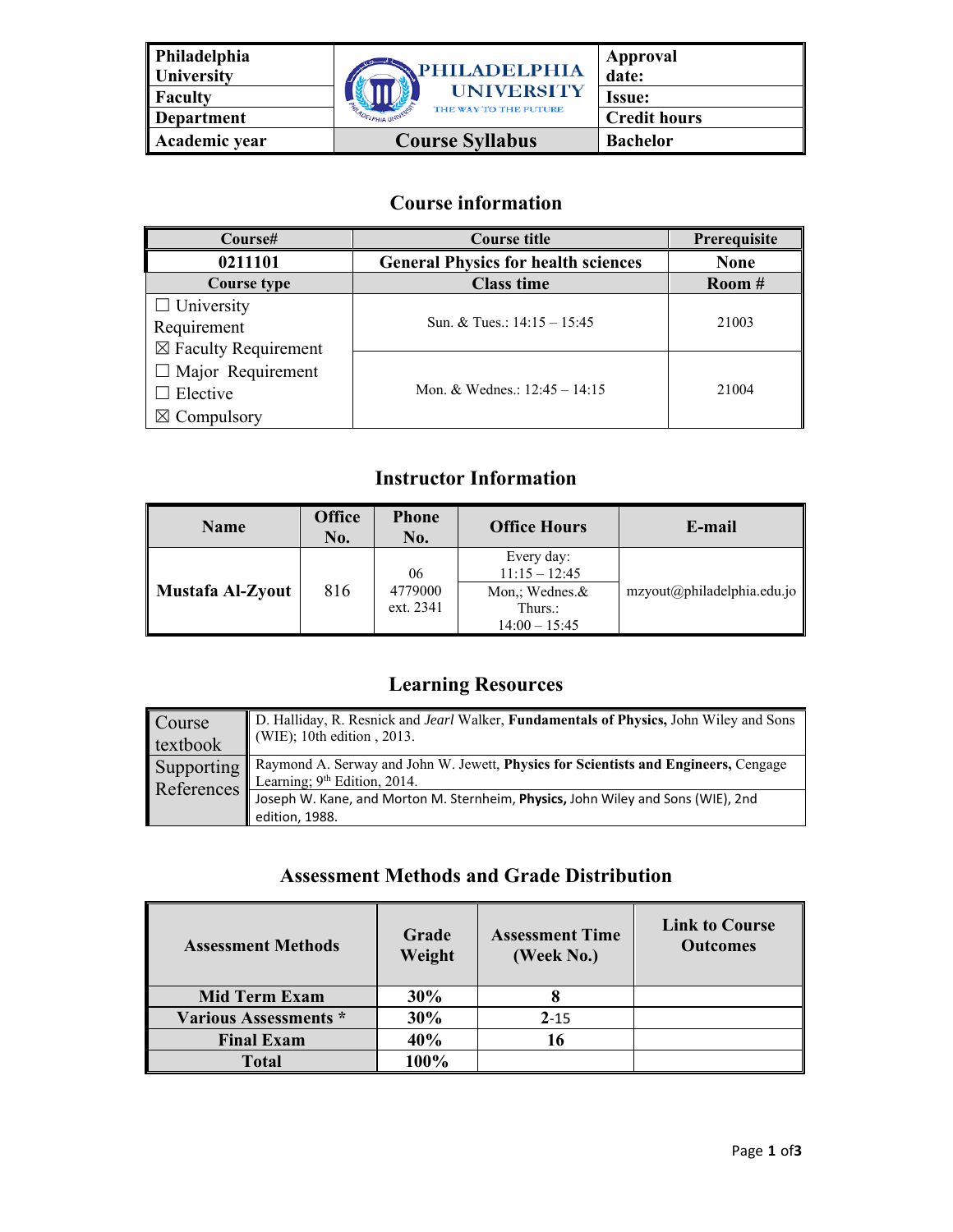# **Meetings and subjects timetable**

| Week                    | <b>Topic</b>                                                                                                                                                       |
|-------------------------|--------------------------------------------------------------------------------------------------------------------------------------------------------------------|
| 1                       | <b>Vectors</b>                                                                                                                                                     |
|                         | Coordinates systems and frames of reference, vectors and scalars, some properties                                                                                  |
|                         | of vectors, components of a vector and unit vectors, the scalar product of two                                                                                     |
|                         | vectors.                                                                                                                                                           |
| $\overline{2}$          | <b>Motion in a Straight Line</b>                                                                                                                                   |
|                         | Displacement, Average velocity, Instantaneous velocity, average acceleration,                                                                                      |
|                         | instantaneous acceleration, one dimensional motion with a constant acceleration,                                                                                   |
|                         | applications.                                                                                                                                                      |
| 3                       | <b>Newton's Laws of Motion</b>                                                                                                                                     |
|                         | The concept of force, Newton's first law and inertial frames, inertial mass,                                                                                       |
|                         | Newton's second law, weight, Newton's third law, some applications of Newton's                                                                                     |
|                         | laws.                                                                                                                                                              |
| $\overline{\mathbf{4}}$ | <b>Newton's Laws of Motion, Cont.</b>                                                                                                                              |
|                         | some applications of Newton's laws, Centripetal acceleration, uniform and non-                                                                                     |
|                         | uniform circular motion, some applications.                                                                                                                        |
| 5                       | <b>Work and Energy</b>                                                                                                                                             |
|                         | Introduction, work done by a constant force, kinetic energy and the work energy                                                                                    |
|                         | theorem, power, applications.                                                                                                                                      |
| 6                       | <b>Elastic Properties of Materials</b>                                                                                                                             |
|                         | General aspects of stress and strain, Young's modulus, elastic limit, shear                                                                                        |
|                         | modulus, bulk modulus, some applications                                                                                                                           |
| $7\phantom{.0}$         | Heat, Temperature and the Behavior of Gases                                                                                                                        |
|                         | Temperature scales, molecular masses, pressure, the ideal gas law.                                                                                                 |
| 8                       | Heat, Temperature and the Behavior of Gases, Cont.                                                                                                                 |
|                         | Gas mixtures, temperature and molecular energies, diffusion.                                                                                                       |
| 9                       | <b>Thermodynamics</b>                                                                                                                                              |
|                         | Basic definitions, mechanical work, the first law of thermodynamics, the second                                                                                    |
|                         | law of thermodynamics.                                                                                                                                             |
| <b>10</b>               | <b>Thermodynamics, Cont.</b>                                                                                                                                       |
|                         | The Carnot theorem and the conservation of energy, entropy, applications on                                                                                        |
|                         | thermodynamics                                                                                                                                                     |
| 11                      | <b>Thermal Properties of Matter</b>                                                                                                                                |
|                         | Thermal expansion, heat capacity, molar heat capacity, specific heat capacity,                                                                                     |
| 12                      | latent heat of fusion, latent heat of vaporization, phase changes, heat conduction                                                                                 |
|                         | <b>Electric Forces, Fields and Potentials</b>                                                                                                                      |
|                         | Charge and matter, insulators and conductors, electric forces, electric field, electric                                                                            |
|                         | filed lines, electric potential, motion of a charged particle in a uniform electric<br>field.                                                                      |
| 13                      |                                                                                                                                                                    |
|                         | Electric Forces, Fields and Potentials, Cont.<br>Electric current, resistance and Ohm's law, resistivity of different conductors,                                  |
|                         | electrical energy and power                                                                                                                                        |
| 14                      | <b>Mechanics of Fluids</b>                                                                                                                                         |
|                         | Fluids, Density and Pressure, Fluids at rest, Pascal's Principle, Archimedes'                                                                                      |
|                         | Principle, The Equation of Continuity, Bernoulli's Equation, Applications.                                                                                         |
| 15                      |                                                                                                                                                                    |
|                         | <b>Light and Geometrical Optics</b>                                                                                                                                |
|                         | Introduction, The Nature of Light, The Ray Approximation in Ray Optics, Wave<br>Under Reflection, Dispersion, Total Internal Reflection, Diffraction Patterns from |
|                         |                                                                                                                                                                    |
|                         | Narrow Slits, Young's Double-Slit Experiment.                                                                                                                      |
| 16                      | <b>Final Exam</b>                                                                                                                                                  |